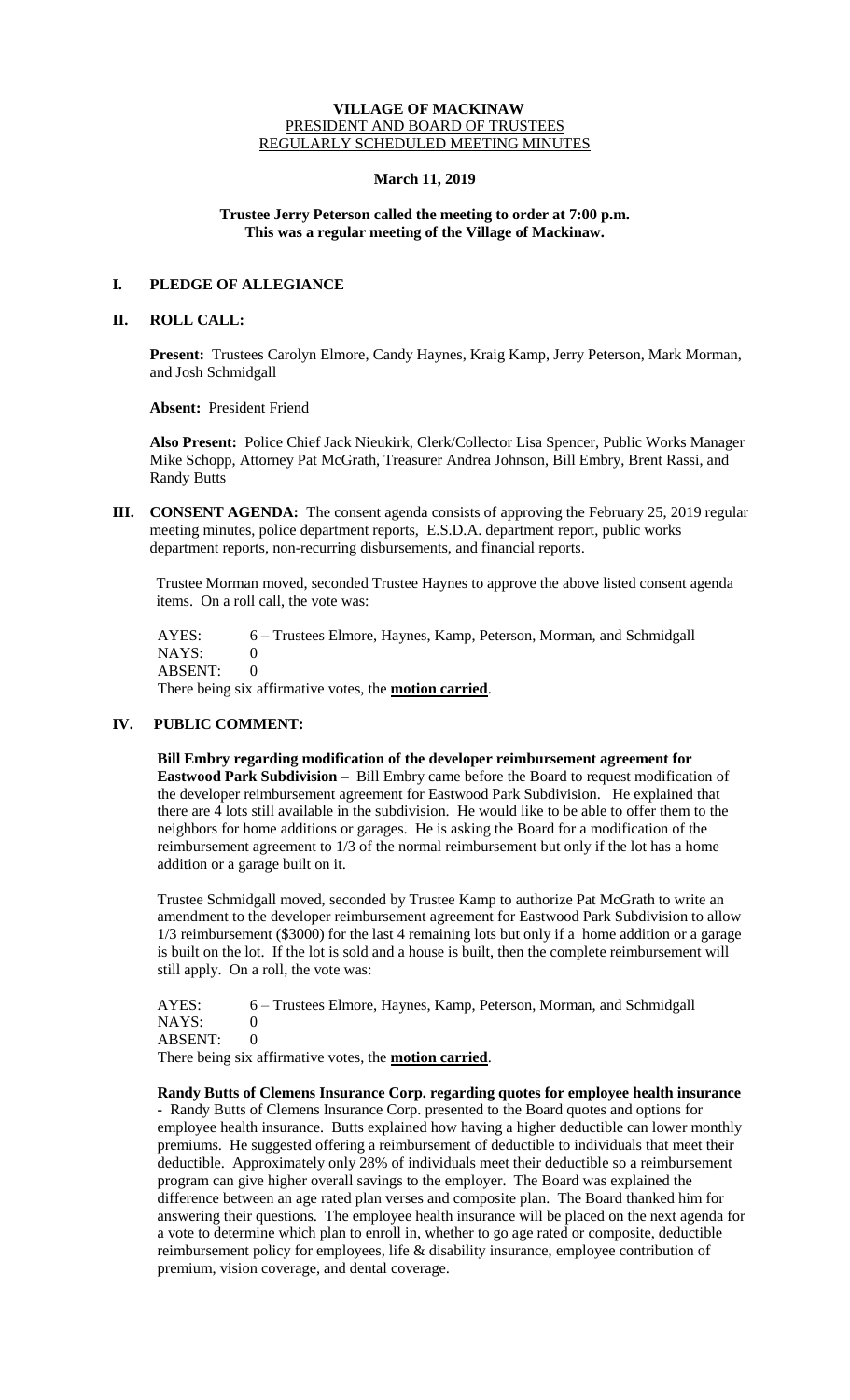**Brent Rassi regarding drainage issue in alley between Fourth St. and Susan Ln. –** Brent Rassi asked the Board when the new larger drain basin will be installed. He reminded the Board that he is still waiting for this to happen. Public Works Manager Schopp updated him that he had the company out there the other day inspecting the project area. Everything for the project has been ordered and they are scheduled to start the work as soon as they can.

## **V. DEPARTMENT REPORTS:**

**POLICE REPORT:** Police Chief Jack Nieukirk reported on the activities of the police department. Chief Nieukirk updated the Board on the upcoming trainings scheduled for the department. He informed the Board that he has applied for a grant through the Village's liability insurance to assist with security locks for the department. Nieukirk enlightened the Board that COUNTRY Financial Representative John Zaiser was pleased to inform him that Mackinaw Police Department is a 2019 recipient of a \$1,500 COUNTRY Financial Operation Helping Heroes Donation. Nieukirk would like to use the donation for upgrades in the station to have a secure lobby along with working stations for the officers.

LAWSUIT FILED - The Board was informed that a lawsuit has been filed against the Village of Mackinaw and former Mackinaw Police Officer Dorn along with Tazewell County. The mother of the man shot and killed last spring by Tazewell County deputy is suing the county and the Village of Mackinaw, alleging the officers who responded were not properly trained to deal with a mentally ill person. The Village's insurance company has been contacted and claim # has been issued. Nieukirk will keep the Board updated on this matter.

**AGENDA ITEMS** - Police Chief Nieukirk reviewed his proposed ordinance drafts and financial reports supporting his agenda items with the Board. The Board then had the opportunity to ask questions regarding the items. Trustee Elmore thanked him for the documents but would like more time to absorb the information and figure out employee health insurance before proceeding with most of the items.

**8:52 P.M. 5 MINUTE BREAK**: Trustee Peterson released the Board for a 5 minute break. **8:57 P.M. MEETING RESUMED** 

**Authorize hiring of**  $3^{rd}$  **full time officer – This item was tabled.** 

**Authorize hiring of part time police clerical assistant –** Nieukirk stated that he would like to hire a part time clerical assistant to work on getting the department up to date on UCR and NIBRS coding electronically for the State and FBI. This will need to be done for all reports made in the last 30 years and is mandated by the State and FBI. The clerical assistant would be a part time position of less than 1000 hours annually at a cost of \$10 - \$12 per hour. The position would be re-evaluated after one year to determine if the position is still necessary once the department is up to date.

Trustee Elmore moved, seconded by Trustee Schmidgall to authorize Chief Nieukirk to accept applications and hire a part time police clerical assistant. This is a part time position of less than 1000 hours annually at a cost not to exceed \$12 per hour. The applicants will be subject to back ground checks. The position will be reviewed once the department is up to date to determine if it is still beneficial.

**Amend ordinance regarding police holiday pay –** This item was tabled.

**Amend ordinance regarding police overtime –** This item was tabled.

**2019-2020 fiscal year police budget –** This item was tabled.

**PUBLIC WORKS REPORT:** Public Works Manager Schopp reported on the activities of the department. Schopp stated that the street sweepers will be out working on removing the rock from the road now that spring is approaching. The Board was updated that the 1990 dump truck sold for \$2550.00 by sealed bid process. The last power outage revealed that the antennas on the water tower lost power for communications. The fire department and rescue squad would like to share the expense of purchasing a generator for the water tower to assure that communications are not lost due to power outages. Schopp will determine the type and will have a quote ready for the next meeting.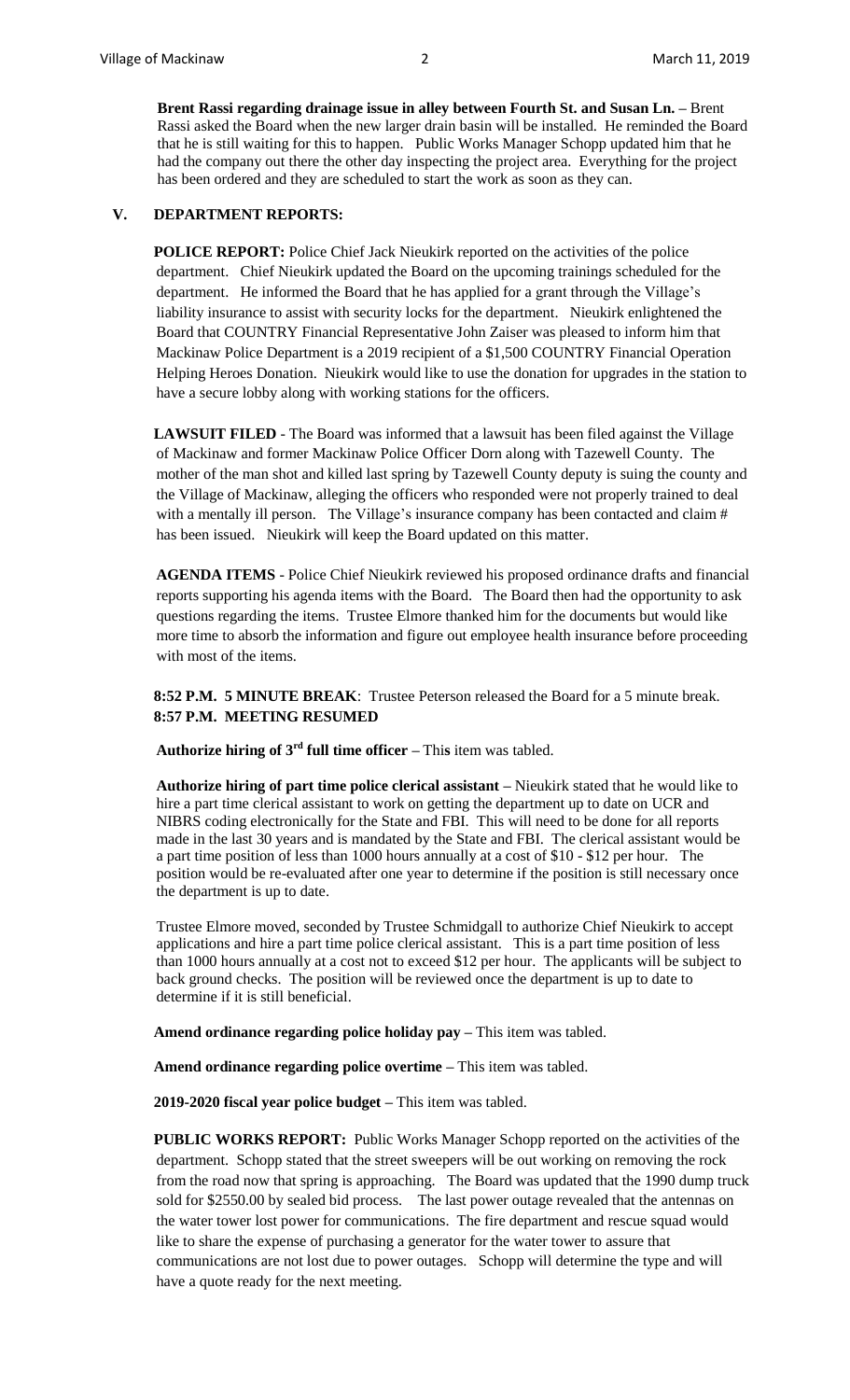#### **TREASURER'S REPORT:**

**Non-Recurring Bills -** Trustee Elmore moved, seconded Trustee Peterson to approve the nonrecurring bills. On a roll call, the vote was:

AYES: 6 – Trustees Elmore, Haynes, Kamp, Peterson, Morman, and Schmidgall NAYS: 0 ABSENT: 0 There being six affirmative votes, the **motion carried**.

# **VI. PRESIDENT'S REPORT:**

**Approve placing 305 E. Franklin St. out for bid again and determine advertising of bid –** This item was tabled due to the capping of the utility lines taking longer than anticipated.

## **VII. LOCAL LIQUOR CONTROL COMMISSIONER'S REPORT:** none

# **VIII. TRUSTEES' REPORT:**

**Employee insurance deductible reimbursement –** This item was table until the next regularly scheduled meeting.

**Brock Lake Improvement funds –** Trustee Schmidgall spoke to the Board regarding the ear marked funds available to assist Mackinaw Township Recreation with improvements at Brock Lake. The high school has donated bleachers for the facility but in order to install them safely concrete pads will need to be poured. Mackinaw Township Recreation is requesting from the Village assistance with half of the cost to pour the pads which is estimated to be up to \$2000.

Trustee Schmidgall moved, seconded by Trustee Elmore to assist Mackinaw Township Recreation with funding of concrete pads to place bleachers on at Brock Lake up to \$2000 from the ear marked funds available to assist with improvements. On a roll call, the vote was:

AYES: 6 – Trustees Elmore, Haynes, Kamp, Peterson, Morman, and Schmidgall NAYS: 0 ABSENT: 0 There being six affirmative votes, the **motion carried**.

**Chain link fence around JFL football field at Brock Lake –** Trustee Schmidgall informed the Board that he was approached by JFL asking if they could install a chain link fence around the football field at Brock Lake. The Board discussed it and agreed that if plans were brought to them to review and if JFL meet all the requirements of the Public Works Manager. The Board would then consider allowing the fence to be installed at JFL's expense.

**Approve increase in Attorney fees –** The Board received a letter from McGrath Law Office, P.C. showing that their hourly rates are increasing. The increase is due to the cost of doing business.

Trustee Schmidgall moved, seconded by Trustee Kamp to approve the hourly rate increase for legal services by McGrath Law Office, P.C. effective immediately. On a roll call, the vote was:

AYES: 6 – Trustees Elmore, Haynes, Kamp, Peterson, Morman, and Schmidgall NAYS: 0 ABSENT: 0

There being six affirmative votes, the **motion carried**.

**102 E. Madison St. 3D drawing to assist with possibly adding a basketball court and sprinkler park to the empty lot** – This item was tabled.

### **IX. ATTORNEY'S REPORT:** none

**X. NEW BUSINESS:** none